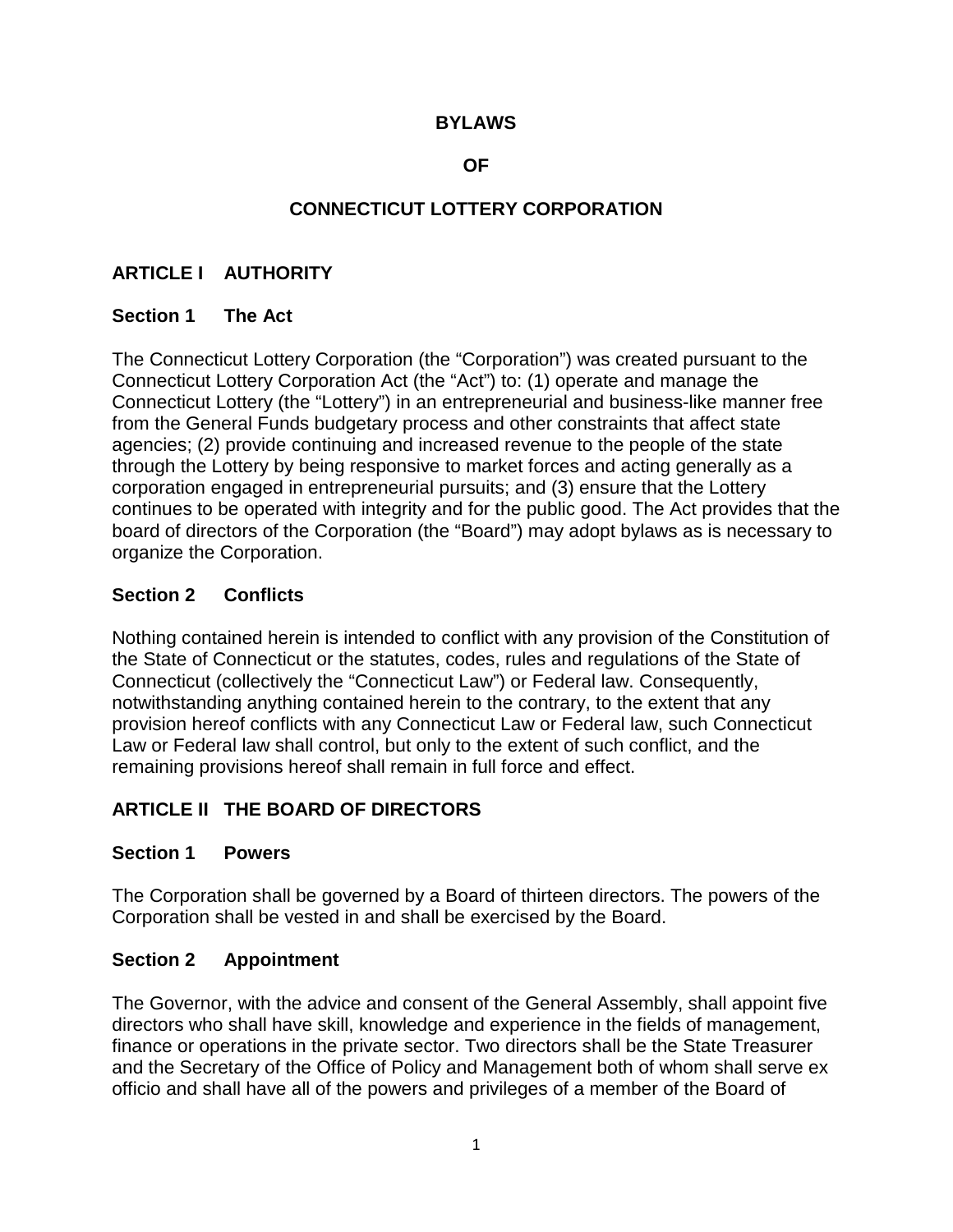directors. Each ex-officio director may designate his deputy or any member of his staff to represent him at meetings of the Corporation with full power to act and vote on his behalf. The procedures of C.G.S. § 4-7 shall apply to the confirmation of the Governor's appointments by both houses of the General Assembly. Six directors shall be appointed as follows: One by the president pro tempore of the Senate, one by the majority leader of the Senate, one by the minority leader of the Senate, one by the speaker of the House of Representatives, one by the majority leader of the House of Representatives and one by the minority leader of the House of Representatives.

Each director appointed by the Governor shall serve at the pleasure of the Governor but no longer than the term of office of the Governor or until the director's successor is appointed and qualified, whichever term is longer. Each director appointed by a member of the General Assembly shall serve in accordance with the provisions of C.G.S. § 4-1a.

The Governor shall fill any vacancy for the unexpired term of a director appointed by the Governor. The appropriate legislative appointing authority shall fill any vacancy for the unexpired term of a director appointed by such authority. Any director shall be eligible for reappointment.

Any director may be removed by order of the Superior Court upon application of the Attorney General for misfeasance, malfeasance or willful neglect of duty. Such actions shall be tried to the court without a jury and shall be privileged in assignment for hearing. If the court, after hearing, finds there is clear and convincing evidence of such misfeasance, malfeasance or willful neglect of duty, then it shall order the removal of such director. Any director so removed shall not be reappointed to the Board.

### **Section 3 Compensation of Directors**

Directors shall receive no compensation for the performance of their duties, but shall be reimbursed for necessary expenses incurred in the performance of their duties.

### **Section 4 Chairperson**

The Chairperson of the Board shall be appointed by the Governor from among the directors of the Board. The duties of the Chairperson are to preside over all regular and special meetings of the Corporation and to call special meetings when he or she deems it necessary.

### **Section 5 Vice Chairperson**

The directors shall annually elect one of their number as Vice Chairperson for a term of one year or until a replacement is duly elected. Except as otherwise prohibited by law, the Vice Chairperson shall perform the duties of the Chairperson in the absence or incapacity of the Chairperson, and shall perform such other duties and have such other powers as the Board may from time to time prescribe.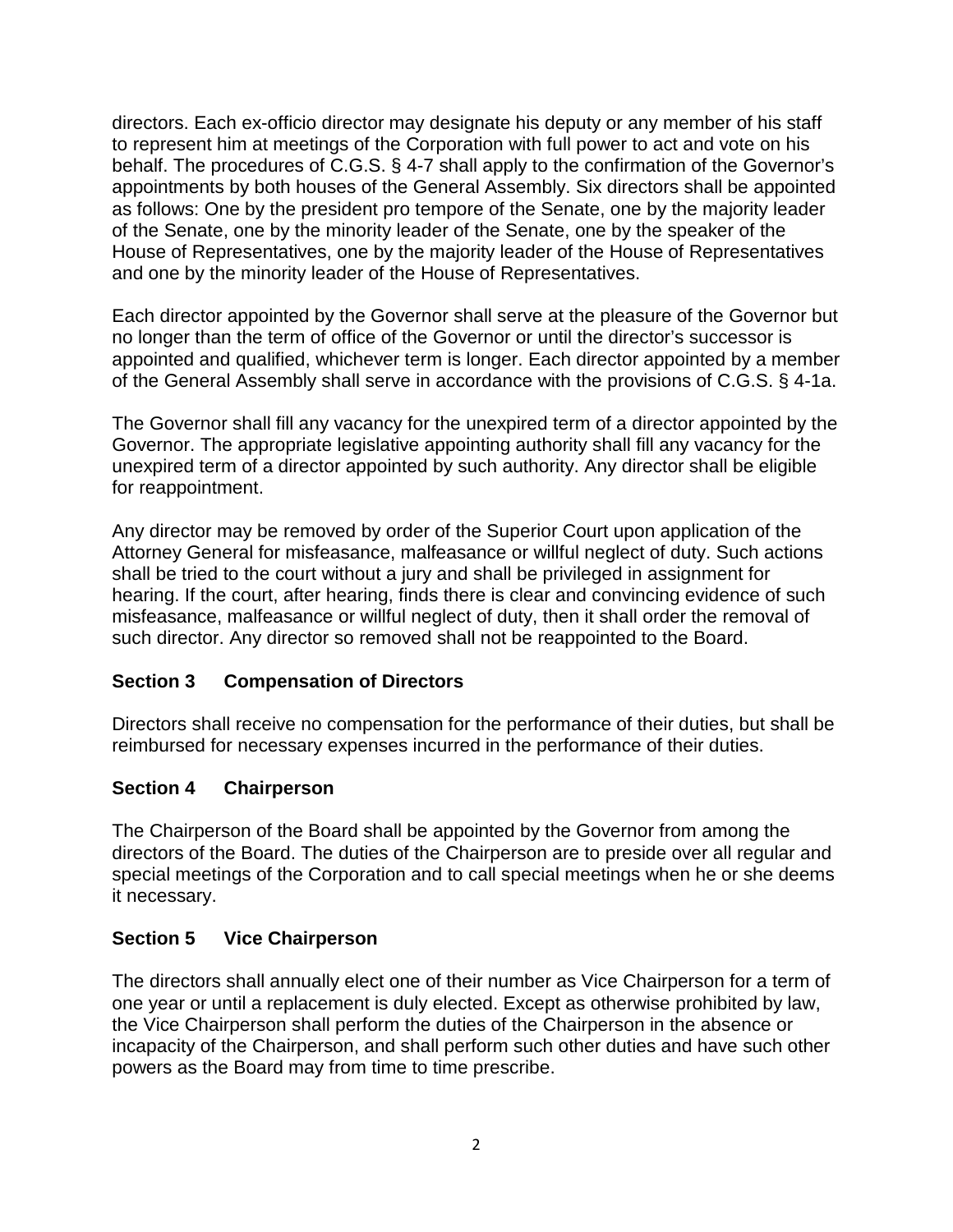### **Section 6 Committees**

The Board shall establish such committees, subcommittees or other entities as it deems necessary to further the purposes of the Corporation including, but not limited to, an Executive Committee and a Finance Committee. Each Board committee shall be comprised of three or more of the directors and shall have the powers and perform such duties, not inconsistent with law, as are described in this section and as may be delegated to it by the Board. The committees shall advise the Board on the committee's area of cognizance, may make recommendations to the Board for the Board's action on a particular matter, and have the authority to act on behalf of the Board only by a prior Board-approved resolution granting the committee that power. Each Board committee has the authority to select legal, accounting, or other professionals or experts, as it deems appropriate, for the purpose of advising the committee in its area of cognizance. The committee will make a recommendation to the Board for the Corporation to retain such advisor, and the Board will vote on that recommendation. With the exception of statutorily required committees, the Board may discontinue a committee at its pleasure.

#### Executive Committee

The purpose of Executive Committee is to facilitate decision-making between scheduled Board meetings. The Executive Committee shall consist of the Chair of the Board, who shall serve as Chair of the Executive Committee, and the Chair of each of the permanent committees of the Board. The President & CEO shall be an ex officio, nonvoting member, whose attendance shall not affect quorum. The Executive Committee's duties include, but are not limited to:

- direct and oversee Board-recommended policies, initiatives, and programs;
- act as an advisor to the President & CEO and serve as the communication link between him or her and the Board regarding the daily management and operation of the Corporation;
- direct and oversee matters relating to Department of Consumer Protection or Legislative oversight;
- establish the President & CEO's annual goals, conduct his or her performance evaluations, and set his or her compensation, to be approved by the Board;
- review of real estate transactions that require approval by the State Properties Review Board;
- assign topics to other Committees, as appropriate, for review or recommendations; and
- have such other authority as the Board of Directors may grant to it from time to time.

### Audit Committee

The Audit Committee provides direction and oversight on matters relating to the Corporation's compliance with applicable legal and regulatory requirements through operations. The Audit Committee's duties include, but are not limited to:

• review of the audit and compliance findings of the Auditors of Public Accounts,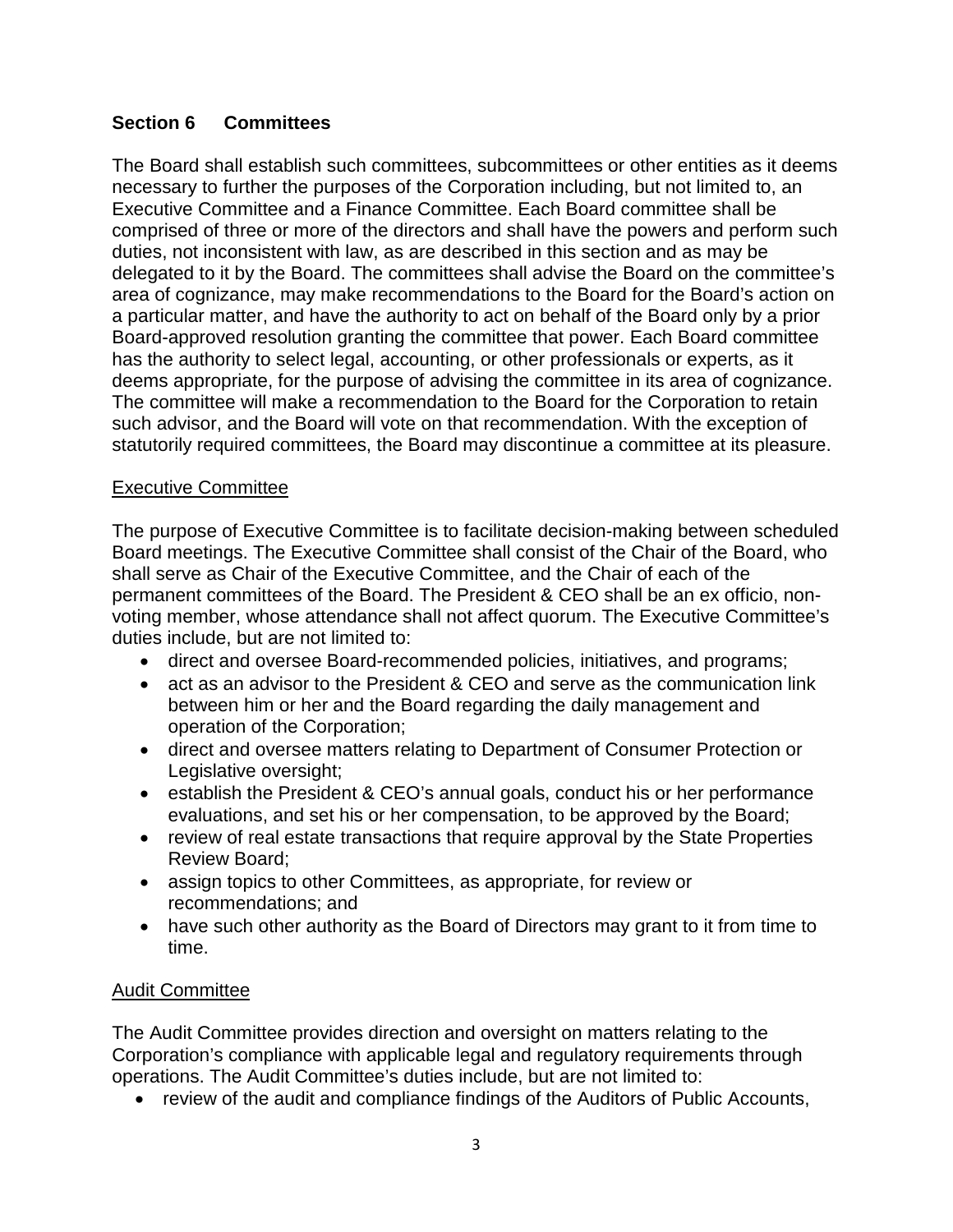and recommendation to the Board of any necessary corrective actions;

- review of the Corporation's cybersecurity and data privacy plans;
- review of the Corporation's business continuity and disaster recovery plans;
- review, monitor, and make recommendations concerning pending claims or litigation, compliance with regulatory requirements, and other legal matters as it relates to operations or as may be assigned by the Executive Committee; and
- perform such other activities required by law or otherwise as are necessary or appropriate to further the Committee's purposes, or as may be assigned by the Board.

### Finance Committee

The Finance Committee provides oversight of and guidance on all financial, accounting, and budgetary matters of the Corporation, including the adequacy and integrity of the Corporation's financial reporting process, internal control systems, and financial statements and reports, and is responsible for reporting on the Corporation's financial condition. The Finance Committee's duties include, but are not limited to:

- review, approval, and recommendation to the Board of the Corporation's operating budget;
- reviewing funding proposals for existing or projected initiatives and emergencies;
- periodic monitoring of the Corporation's adherence to its operating budget and actual results;
- review and recommend financial policies, including recommendations concerning internal accounting and financial reporting controls and procedures and the reasonable and prudent management and allocation of the Corporation's financial resources;
- ensuring the preparation and presentation of accurate and timely financial reports and statements, as well as the maintenance of these records in accordance with Corporation policies and applicable laws and regulations;
- recommend to the Board the retention or termination of an independent auditor;
- review with the independent auditor the results of any independent audit of the Corporation's financial statements and internal financial reporting, accounting and audit controls and procedures; and
- performing such other duties required by law or as are necessary or appropriate to further the Committee's purposes, or as may be assigned by the Board.

### Legislative & Games Committee

The Legislative and Games Committee is responsible for reviewing the Corporation's game rules and legislative and public policy initiatives, including its corporate responsibility efforts, particularly in relation to responsible gambling. The Legislative and Games Committee's duties include, but are not limited to:

- approving new game rules and changes to existing game rules;
- reviewing the Corporation's sales performance;
- reviewing and approving the Corporation's legislative agenda;
- advising on state and local governmental affairs issues; and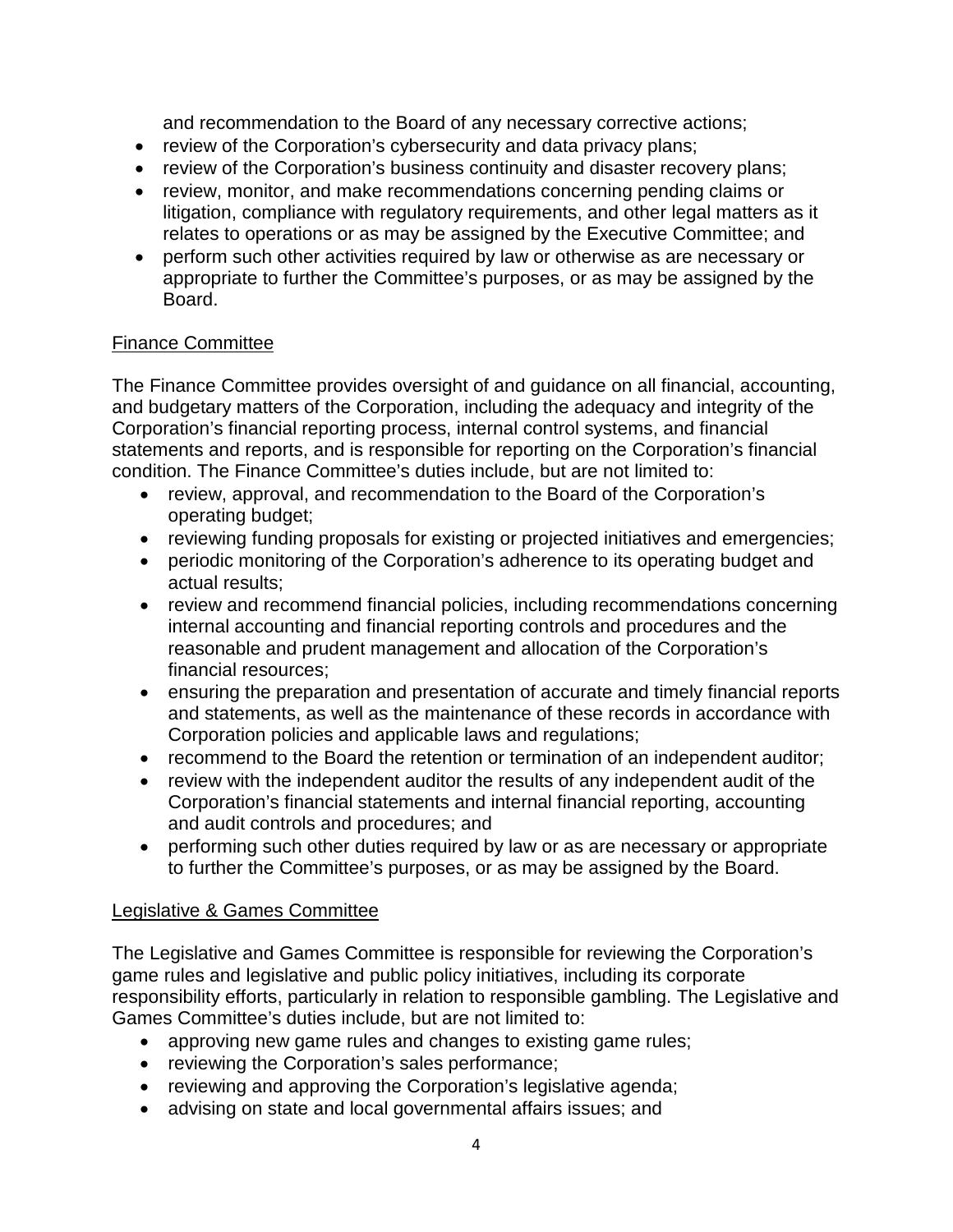• performing such other duties as are necessary or appropriate to further the Committee's purposes, or as may be assigned by the Board.

### Personnel Committee

The Personnel Committee advises the Board on matters relating to personnel administration. The Personnel Committee's duties include, but are not limited to:

- overseeing and, in coordination with Corporation staff, participating in the development and revision of personnel practices and policies, staffing levels, and organizational structure;
- review of succession planning and management development efforts;
- annual review and approval, and recommendation to the Board, of managerial compensation plans and benefit programs, with the exception of the compensation and benefits of the President and CEO, which the Executive Committee handles;
- annual review of bargaining-unit employee compensation and benefits, and
- performing such other duties required by law or as are necessary or appropriate to further the Committee's purposes, or as may be assigned by the Board.

# **Section 7 Designation by Ex-Officio Directors**

The ex-officio directors of the Board may each designate his or her deputy or any member of his or her staff to represent him or her at meetings of the Corporation, or committees thereof, with full powers to act and vote on his or her behalf. Such, designation, if any, shall be made by the filing of a certificate by the ex-officio director with the Corporation in substantially the same form as follows:

# "Certificate of Designation"

I, \_\_\_\_\_\_\_\_\_\_\_\_\_\_\_\_\_\_\_, \_\_\_\_\_\_\_\_\_\_\_\_\_\_\_\_\_\_, an ex-officio member of the Board of the Connecticut Lottery Corporation, hereby designate\_\_\_\_\_\_\_\_\_\_\_\_\_\_\_\_\_\_\_, (my deputy) (a member of my staff), to represent me at the meetings of the Corporation, or committees thereof, with full powers to act and vote in my behalf.

Signed: \_\_\_\_\_\_\_\_\_\_\_\_\_\_\_\_\_\_\_\_\_\_\_\_\_\_\_\_\_\_\_

Any such designation shall be revocable at any time upon written notice by such exofficio director to the Secretary of the Corporation.

# **ARTICLE III OFFICERS**

# **Section 1 Appointment of Officers**

The Board shall appoint the President and the Secretary of the Corporation, and such other officers as the Board may approve upon the recommendation of the President. Such officers shall not be directors of the Board, shall serve at the pleasure of the Board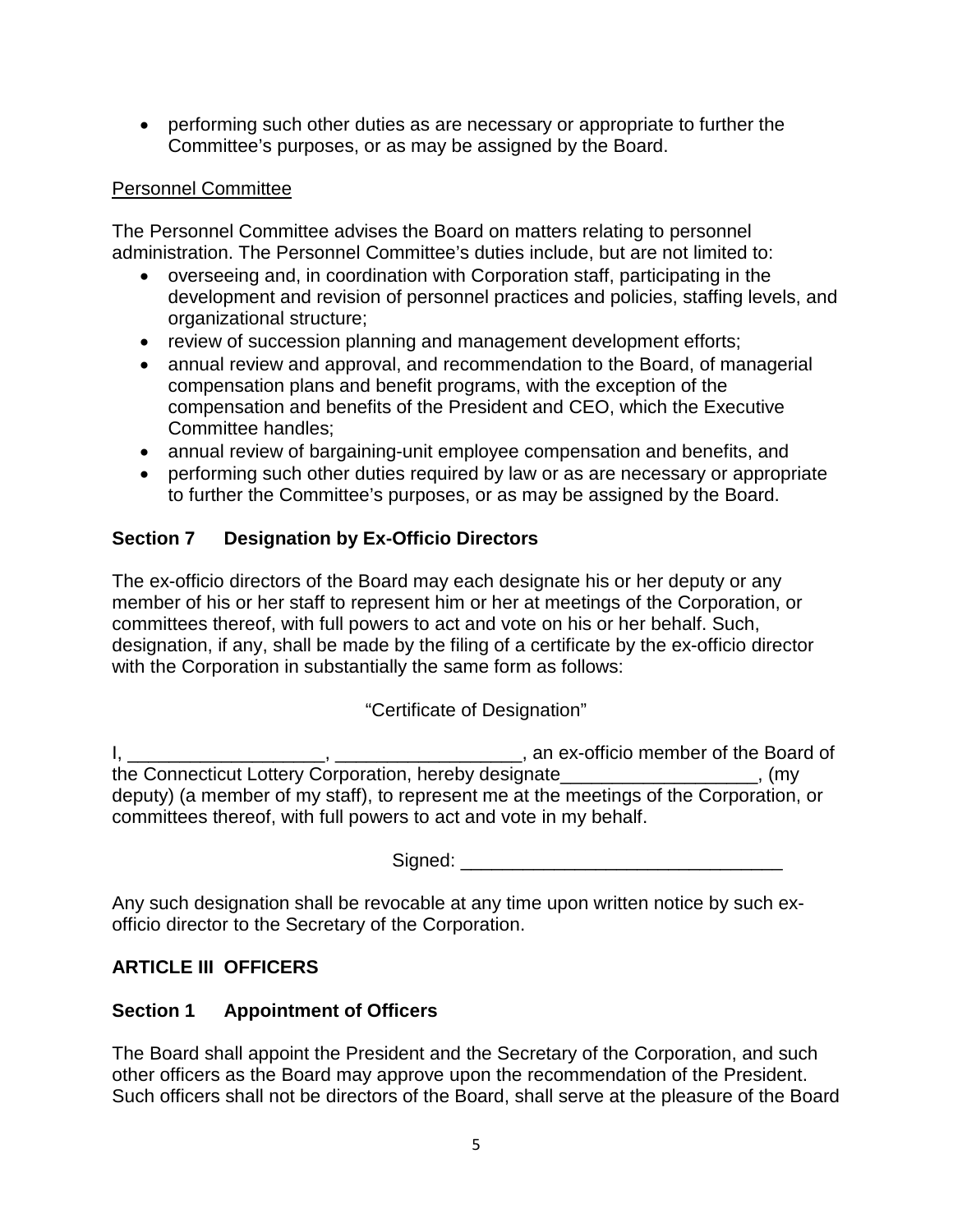and shall receive such compensation as shall be determined by the Board, subject to the provisions of any written agreement of employment between the Corporation and the officer. The President and Secretary shall not be the same person. Officers shall assist the President as directed by him or her. Each officer shall be under the supervision of the President. The duties and responsibilities of any of the Corporation's officers may not be delegated to a director of the Board. If the active employee or retirement benefits component of compensation for the Corporation's officers are governed by State statutes or regulations administered by an agency of the State government, then the Board shall consult with such state agency, as needed, to ensure that any written agreement of employment or modifications thereto conform with such statutes or regulations.

### **Section 2 President**

The President shall be the chief executive officer of the Corporation. The President shall have the general charge, supervision and control of the operation and management of business and affairs of the Corporation subject to the direction of the Board. The President shall have such other powers and duties as are generally incident to the office of the President of a Connecticut corporation and as may be assigned by the Board. The President shall not be a state employee. The President shall attend all meetings of the Board. The President or his designee may serve as a member of such other boards or committees as may be necessary or desirable to carry out the purposes of the Corporation.

The President shall, in accordance with procedures set by the Board, enter into agreements with vendors with respect to the operation and management of the Lottery, including operation of Lottery terminals, management services, printing of Lottery tickets, management expertise, marketing expertise, advertising, or such other goods or services as the Board deems necessary and appropriate.

The President shall take all such action as to the operation and management of the Corporation as he in his discretion deems advisable in order to enhance the monetary value of the Corporation and the Lottery.

The President shall appoint one or more Vice Presidents, who shall serve at the pleasure of the President. The duties and terms of employment of each Vice President shall be determined by the President, with the exception of compensation of each Vice President, which shall be determined by the Board. Any written agreement of employment for a Vice President shall be approved by the Board.

### **Section 3 Secretary**

The Secretary shall keep a true, faithful and correct record of all proceedings and maintain and be custodian of all books, documents and papers filed with the Corporation and of the book of minutes of the Corporation and of its official seal. The Secretary may cause copies to be made of all minutes and other records and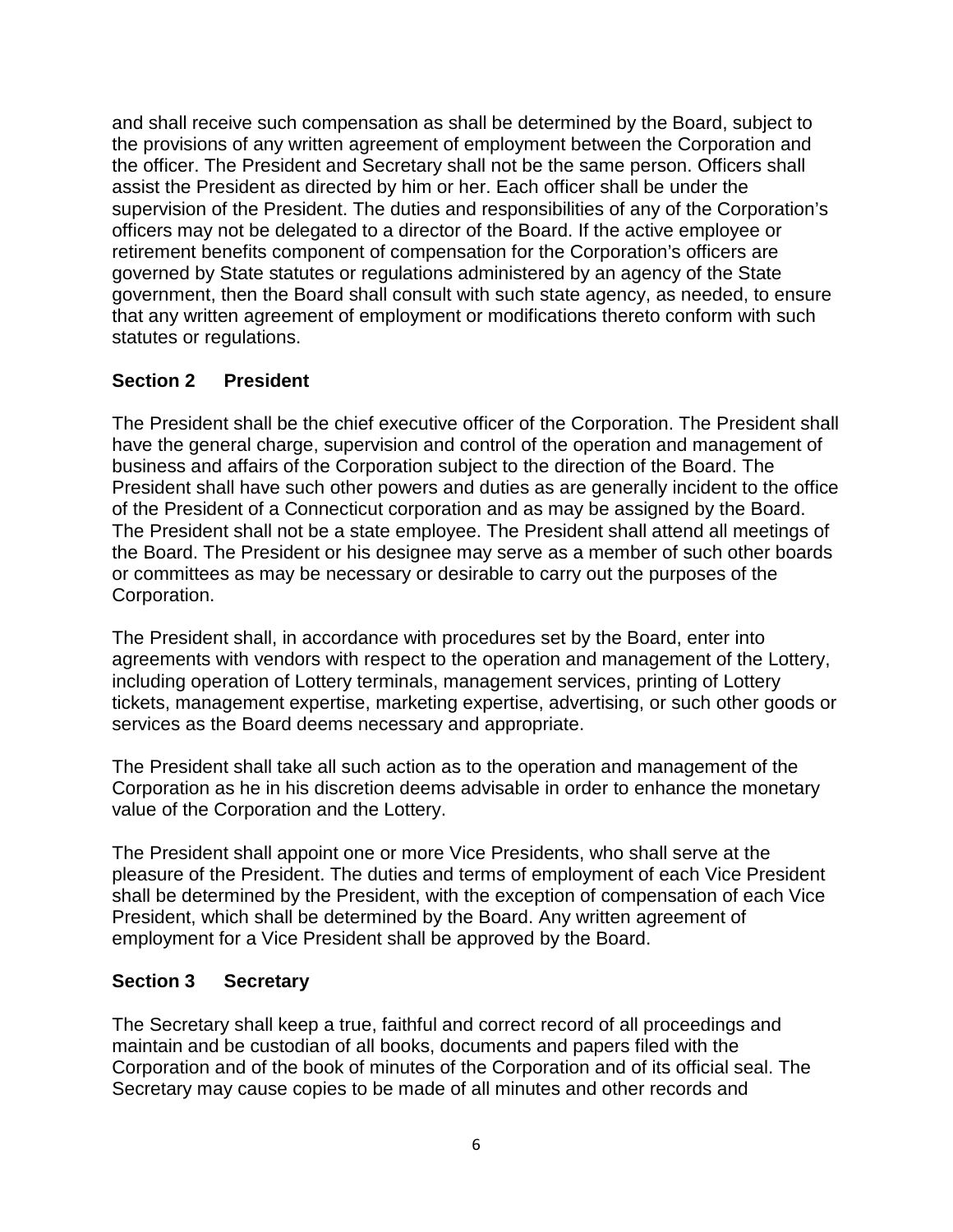documents of the Corporation and may give certificates under the official seal of the Corporation to the effect that such copies are true copies, and all persons dealing with the Corporation may rely upon such certificates.

The duties of the Secretary shall include giving notice of any meeting to the directors of the Board. The Secretary shall have such other duties as shall be determined by the President or the Board.

# **Section 4 Compensation**

The compensation of the President, the Secretary and any Vice Presidents appointed by the President, shall be determined by the Board.

### **Section 5 Term of Office**

Subject to the provisions of any written agreement of employment between the Corporation and the officer, (a) each officer of the Corporation shall, unless he or she resigns or is earlier terminated, hold office until his or her successor is chosen and qualified in his or her stead, (b) any officer appointed by the Board may be removed at any time by the affirmative vote of the Board and (c) any officer appointed by the President may be removed at any time by action of the President. If the office of any officer becomes vacant for any reason, then the vacancy shall be promptly filled by the President or the Board, as is appropriate. No vacancy need be filled if the President or the Board, as is appropriate, determines that the office in which such vacancy occurs need not be filled; provided that the Corporation shall maintain the offices of President and Secretary.

### **ARTICLE IV RESIGNATIONS, VACANCIES AND REMOVALS OF OFFICERS**

Officers of the Corporation, except for the President, may resign at any time by giving notice to the President. The President may resign at any time by giving notice to the Board. Subject to the provisions of any written agreement of employment between the Corporation and the officer, any such resignation shall take effect at the time specified in the notice of resignation or, if the time be not specified, then upon receipt of such notice; and, unless otherwise specified therein, the acceptance of any resignation shall not be necessary to make it effective.

# **ARTICLE V MEETINGS**

# **Section 1 Quorum**

A majority of the directors of the Board then seated shall constitute a quorum. The affirmative vote of a majority of the directors present at a meeting of the Corporation at which a quorum is present shall be necessary and sufficient for any action taken by the Board. No vacancy in the membership of the Board shall impair the right of a quorum to exercise all the rights and perform all the duties of the Board.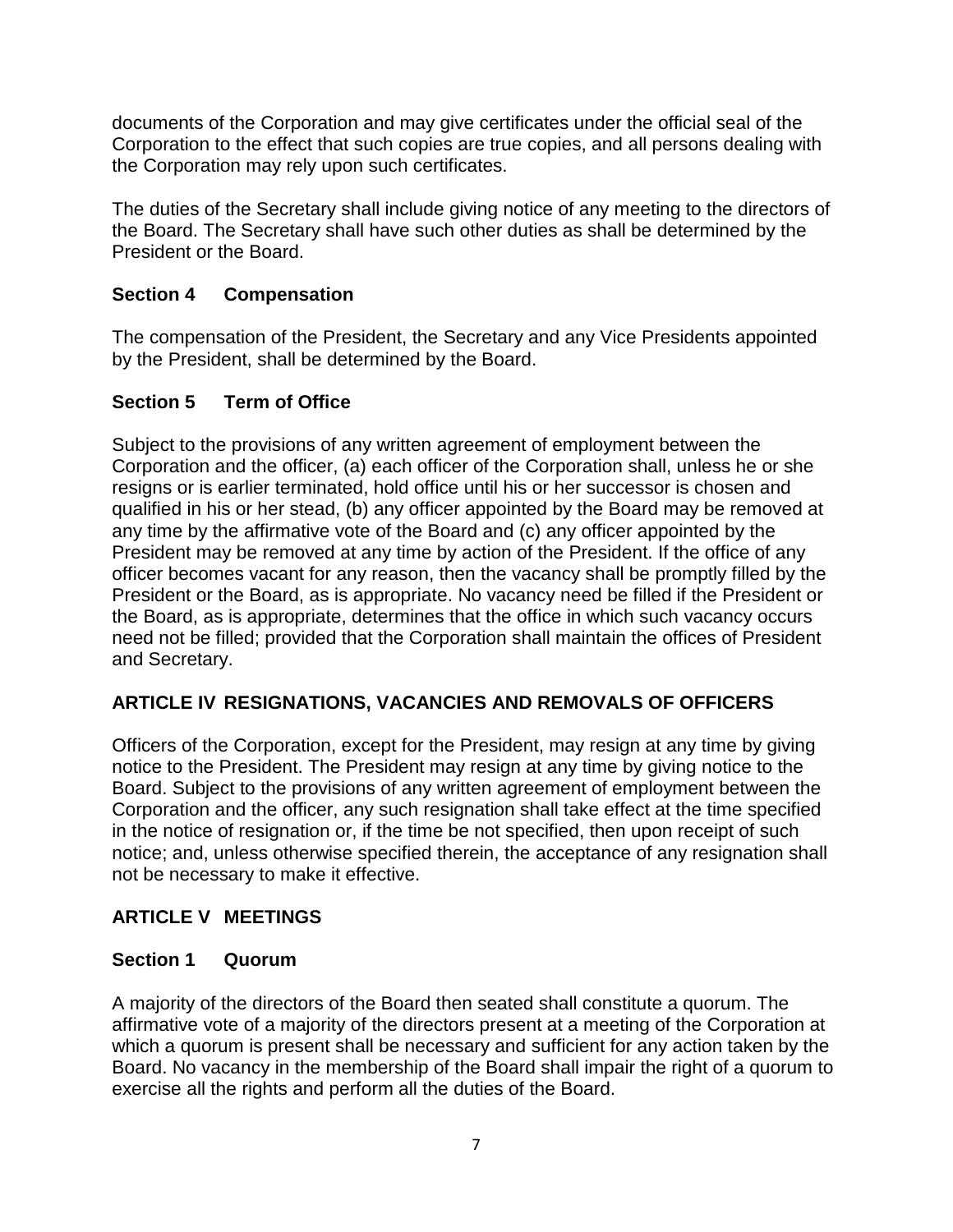## **Section 2 Action by the Board**

Any action taken by the Board may be authorized by resolution at any regular or special meeting and shall take effect immediately unless otherwise provided in the resolution.

### **Section 3 Regular Meetings**

Regular meetings of the Corporation shall be held a minimum of six (6) times each year at the times and on the dates determined by the Board. Any of such regular meetings may be designated by the Board or Chairperson as the annual meeting of the Corporation. The agenda of the regular meetings of the Corporation shall be available to the public and filed not less than twenty-four hours before the meetings to which they refer at the Corporation's regular office or place of business. Upon the affirmative votes of two-thirds of the directors of the Board present and voting, additional items may be placed on the agenda of a regular meeting and may be considered and acted upon at such meeting.

### **Section 4 Special Meetings**

Special meetings of the Corporation may be called by the Chairperson. In the case of the absence or inability of the Chairperson, the Vice Chairperson shall have the authority to call special meetings. The Chairperson, or in the case of the Chairperson's absence or inability to act, the Vice Chairperson, shall call a special meeting of the Corporation upon the request of the President. Notice of each special meeting of the Corporation so called shall be given not less than twenty-four hours prior to the time of such meeting by filing a notice of the time and place thereof in the office of the Secretary of the State. In case of emergency, any special meeting may be held without complying with the foregoing requirement for the filing of notice, but a copy of the minutes of every such emergency special meeting adequately setting forth the nature of the emergency and the proceedings occurring at such meeting shall be filed with the Secretary of the State not later than seventy-two hours following the holding of such meeting. The notice for a special meeting, specifying the time and place of the meeting and the agenda for such meeting, shall be delivered in person or mailed to the business or home address of each director of the Board in the manner provided by C.G.S. §1- 225. At such emergency meetings only matters specified in the notice may be considered and acted upon by the directors of the Board present.

A director of the Board may file a written waiver of delivery of notice of special meeting at or prior to the time of such meeting by filing such written waiver with the President or by means of a facsimile or e-mail waiver addressed to the President. The requirement of delivery of written notice may also be dispensed with as to any Director who is actually present at the meeting at the time it convenes.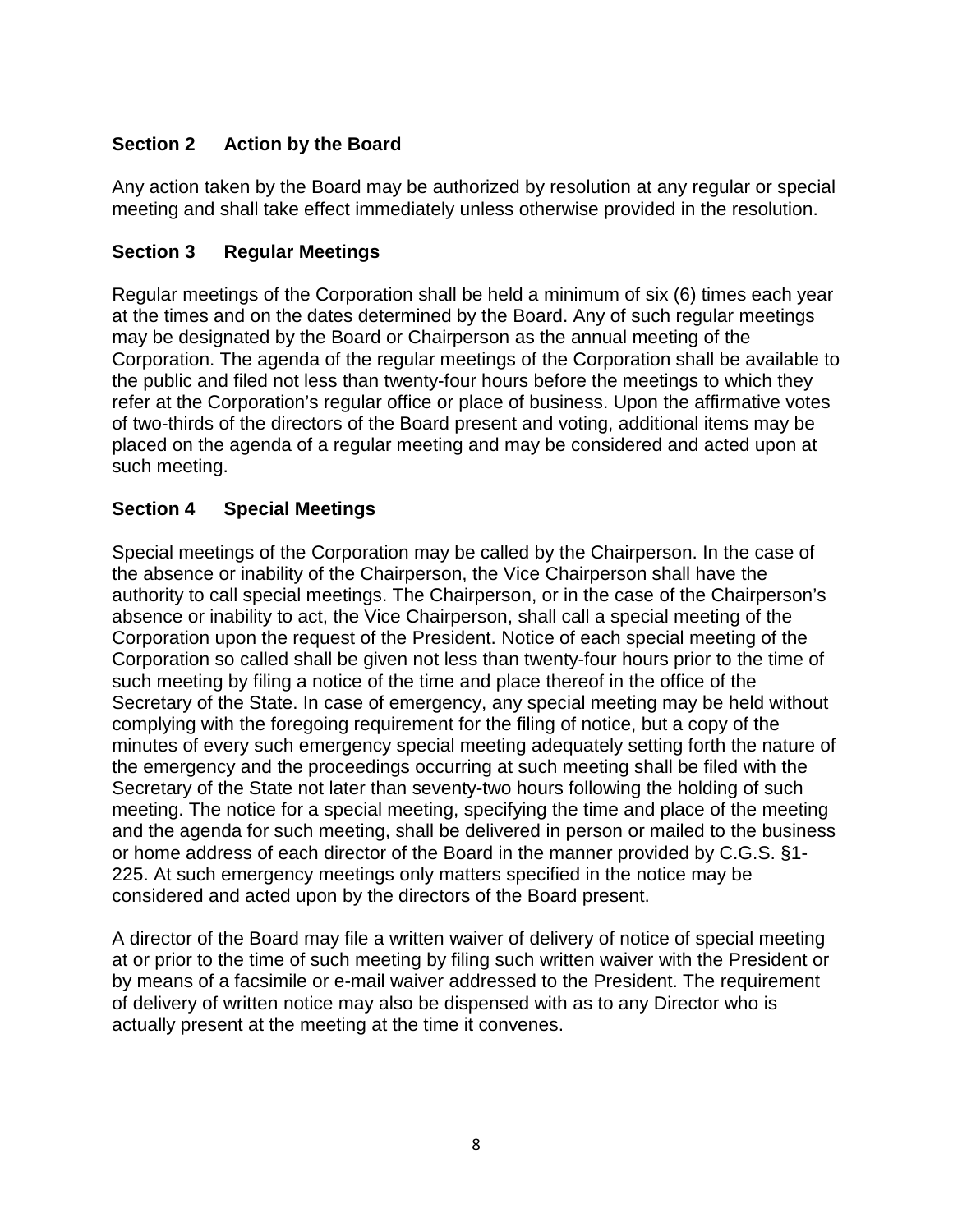## **Section 5 Telephone Conference Meetings**

All of the directors, or any one or more of the directors, or the President, may participate in meetings of the Board or any committee thereof by means of a conference telephone or similar communication equipment.

### **Section 6 Adjournment**

Any meeting of the Corporation may be adjourned in the manner provided by C.G.S. §1- 228. Less than a quorum may so adjourn from time to time. The notice requirements set forth in Sections 3 and 4 above and in C.G.S. §1-225 shall apply and such notice of the adjournment shall specify the time and place to which the meeting is to be adjourned.

### **Section 7 Passage of a Resolution**

Unless otherwise required by law or other bylaws, any action taken by the Corporation may be authorized by resolution approved by a majority of the directors of the Board present at any meeting, which resolution shall take effect immediately.

### **Section 8 Manner of Voting**

The voting on all questions at meetings of the Corporation shall be by voice vote and the yeas and nays shall be entered upon the minutes of such meeting, except that the election of officers may be by unanimous vote without the necessity of recording the individual votes upon the minutes. In the event that any director of the Board shall abstain from voting on any question, such abstention and the reason therefore shall be entered upon the minutes of such meeting.

### **ARTICLE VI BUDGET, FISCAL YEAR, BANK DEPOSITS, CHECKS, ETC.**

### **Section 1 Budget**

At least sixty (60) days prior to the close of the fiscal year the President shall submit an annual budget for the ensuing fiscal year to the Board, Finance Committee or other designated Committee or Subcommittee, for approval. The Board shall establish an annual budget of revenues and expenditures, along with reasonable reserves for working capital, capital expenditures, debt retirement, and other anticipated expenditures, in a manner and at levels considered by the Board as appropriate and prudent. The President may request amendments to the approved budget at any regular or special meeting, and the Board may approve such changes to the annual budget as it deems appropriate.

### **Section 2 Fiscal Year**

The fiscal year of the Corporation shall commence on July 1 of each year and conclude June 30 of the following calendar year.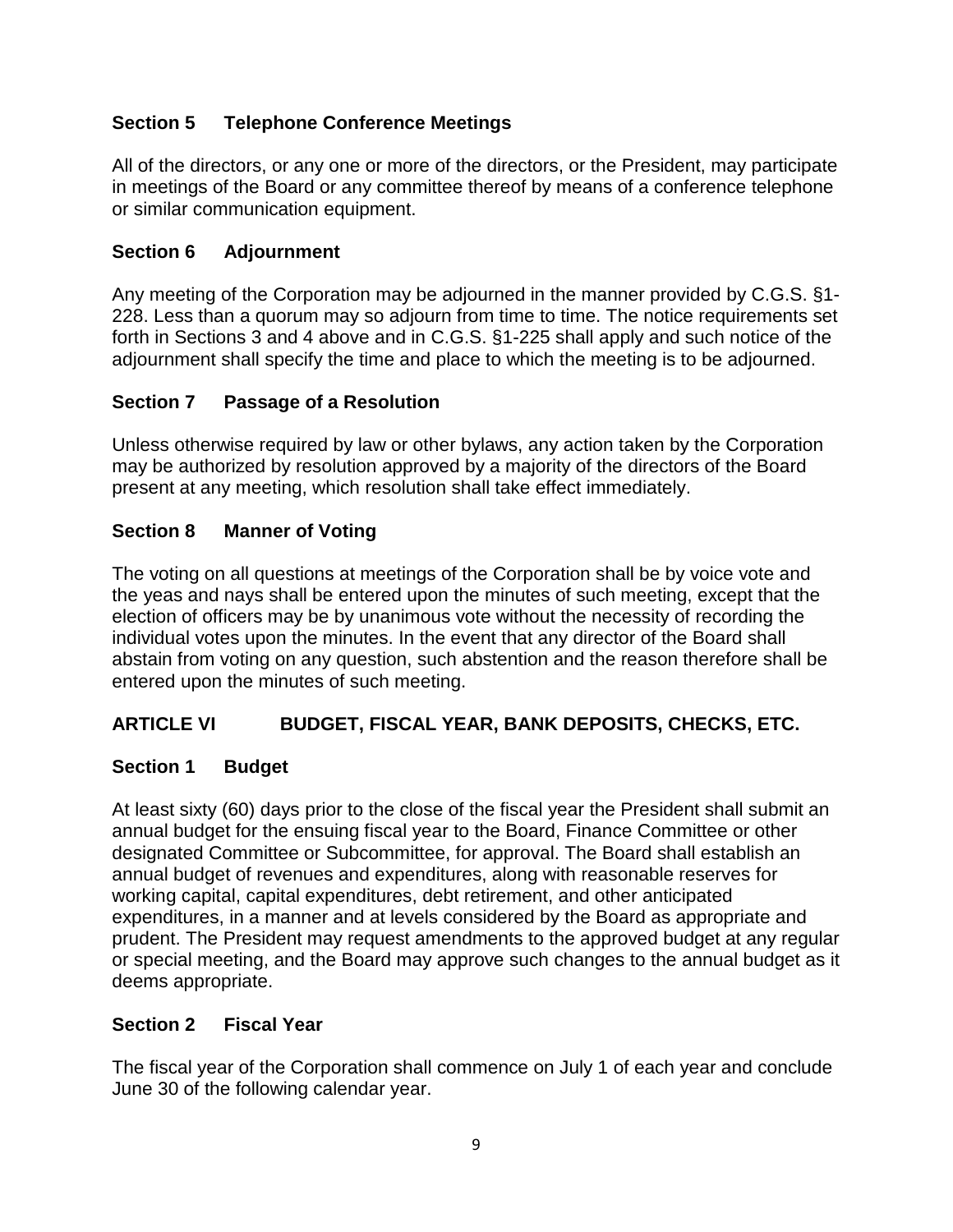## **Section 3 Reports; Accounts; Auditors**

The Corporation shall on a fiscal quarterly basis report on its operations for the preceding fiscal quarter to the Governor and the joint standing committees of the General Assembly having cognizance of matters relating to finance, revenue and bonding, and public safety and security. The report shall include a summary of the activities of the Corporation, a statement of operations and, if necessary, recommendations for legislation to promote the purposes of the Corporation. The accounts of the Corporation shall be subject to audit by the state auditors of public accounts. The Corporation shall have independent certified public accountants audit its books and accounts at least once each fiscal year. The books, records and financial statements of the Corporation shall be prepared in accordance with generally accepted accounting principles. Appointment of independent certified public accountants to perform fiscal audits of the Corporation shall be made by the Board. In accordance with C.G.S. §1-122 a compliance audit of the Corporation's activities during the preceding fiscal year shall be conducted by the Auditors of Public Accounts or by a person, firm or corporation hired by the Auditors of Public Accounts.

### **Section 4 Bank Deposits**

The funds of the Corporation shall be deposited in the name of the Corporation or of any division thereof in such banks or trust companies in the United States or elsewhere as may be designated from time to time by the Board upon recommendation of the President, or by the President upon authorization by the Board.

### **Section 5 Checks, Notes, etc.**

All checks, notes, drafts, bills of exchange and other negotiable instruments of the Corporation shall be signed by or bear the facsimile signature of the President, or any Vice President, or other officer or employee in accordance with policies and procedures adopted by the Board of Directors.

### **ARTICLE VII SEAL**

The seal of the Corporation shall consist of two concentric circles and shall have inscribed thereon the following words: "Connecticut Lottery Corporation" and such additional matter as may be approved from time to time by the Chairperson or President. The seal shall be maintained in the custody of the Secretary.

### **ARTICLE VIII INDEMNIFICATION**

The Corporation shall indemnify, protect and save harmless the directors of the Board, its officers and employees to the fullest extent permitted or required by applicable law. To that end, in accordance with C.G.S. § 1-125, the directors of the Board and officers and employees of the Corporation shall not be personally liable or accountable on instruments issued by the Corporation or by reason of the issuance of such instruments